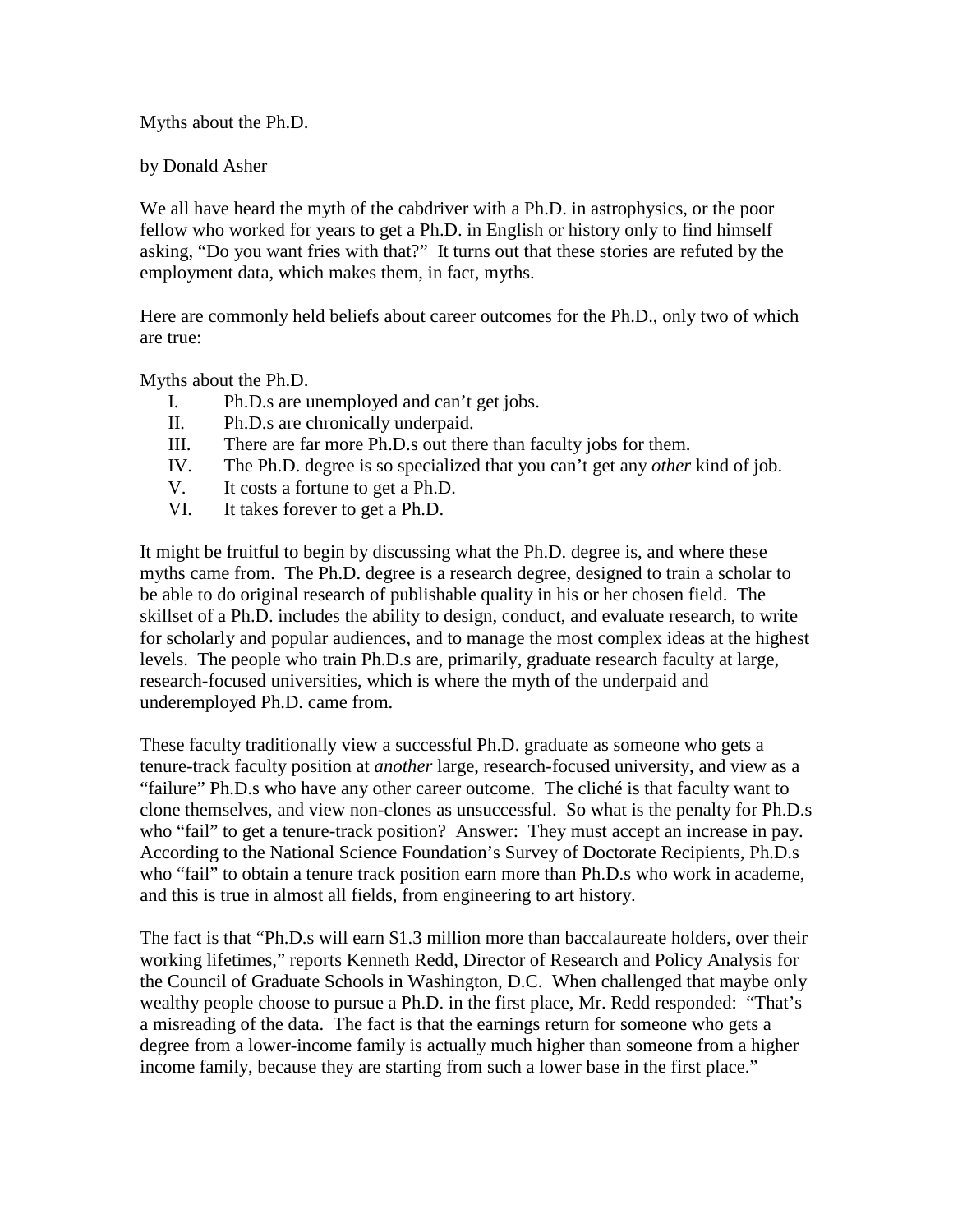[INSERT earnings and unemployment by degree attainment, from postsecondary.org, with an asterisk on "professional degrees" and a note "\*J.D., M.D., D.D.S., D.V.M." This is the Census and BLS definition for this category. This is latest available data.]

What about chronic unemployment? You never hear the advice, "Don't become a doctor or a dentist or a lawyer, because they are always unemployed!", yet people do warn Ph.D. students about this. Ph.D.s have unemployment rates that are about the same as holders of these professional degrees, hovering between 1 and 2 % in recent years. So the data are clear: Ph.D.s are employed, and earnings are strong. But what are they doing?

It is true that there are too many Ph.D.s for the faculty openings at this time. In fact, in some areas of the humanities (notably, English and history), there are about twice as many new Ph.D. degrees conferred annually as there are advertisements in the *Chronicle of Higher Education* for faculty positions in these fields. So, where do these other Ph.D.s go? They go into corporate R&D, policy jobs, think tanks, consulting practices, highlevel administrative positions, academic publishing, entrepreneurial endeavors, and a myriad other directions that their advanced educations perhaps did not directly prepare them for.

Daniel Denecke, Director of the Ph.D. Completion Project for the Council of Graduate Schools, says, "In general graduate schools and graduate deans are trying to be more supportive of the fact that up to 50% of the students in some fields go into nonacademic careers, but I think at the department level there is still a lot of resistance to recognizing that. A lot needs to be done to provide greater recognition that these degrees are so valued outside of academia."

So one challenge Ph.D. candidates do face is doing career development for these alternate career outcomes when there is little or no support for these directions on most university campuses. Thus, many Ph.D.s do have to adapt to career appointments that they were not specifically trained for. However, the skillset of a Ph.D. may contribute to success in these transitions. If you are able to research any topic and teach yourself new skills as needed, that would be particularly useful in such transitions.

(As an aside, for forty years there have been predictions of a mass exodus of faculty, as older faculty retire, and for forty years these predictions have been premature or overstated. There is currently another wave of such pronouncements, but a smart prospective Ph.D. student would be mindful of the history of these forecasts.)

Another advantage to the doctorate is that full-time doctoral students often don't pay any tuition at all, and are further supported by stipends and assistantships that in some cases equal or exceed what a baccalaureate holder can earn anyway. It is difficult to get a free ride through medical or law school, but Ph.D. students can be *paid* to earn their degrees. And in any case, potential earnings increases would warrant even a large investment in doctoral education.